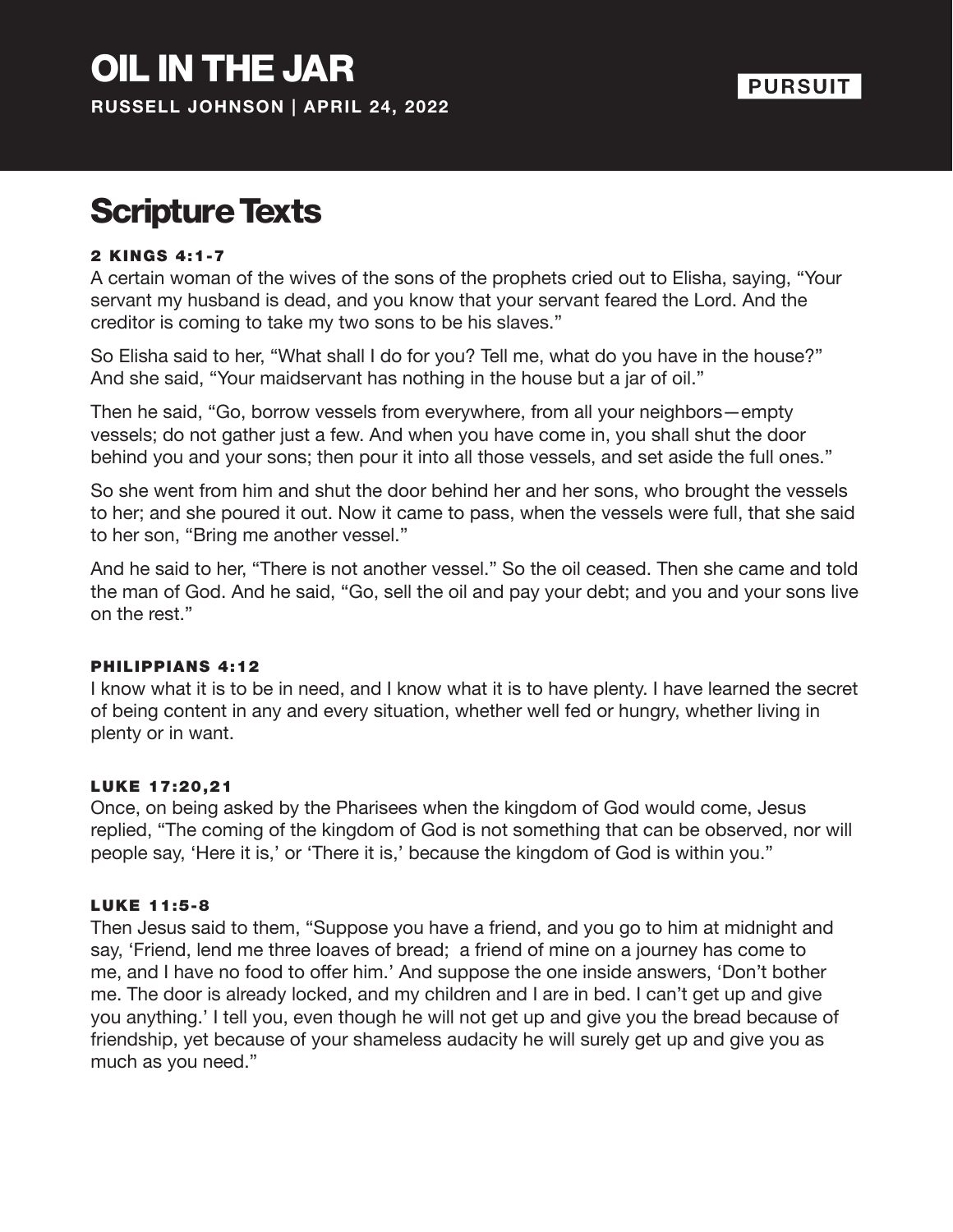## Big Ideas

**Healthy things grow, and growing things change. Those who hate change, kill their ability for growth.**

2

**The ingredients for the miracle are already in the house; it is our job to bring the vessels.**

4

6

**We can be content because God is our supply.** 

**God sent a prophet with two questions: What do you want and what do you have? God desires participation, not merely observation.** 

**You can't ask for a blessing** 5 **if you don't have a vessel to hold it.**

**The oil we have is so our sons and daughters can live again.**

### **PURSUIT**

3

1